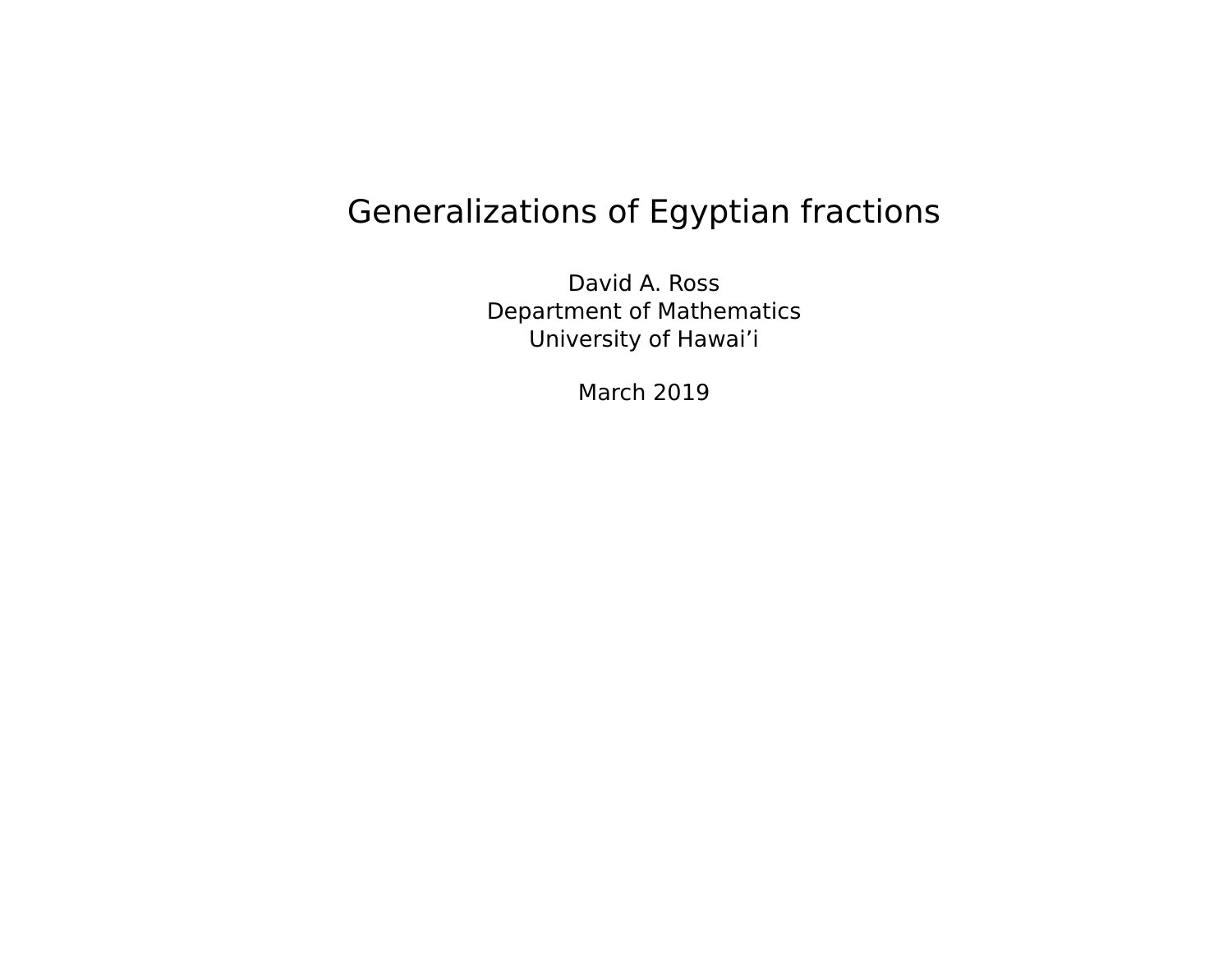**Recall:** An Egyptian Fraction is a sum of unitary fractions

$$
\frac{1}{m_1} + \cdots + \frac{1}{m_n}
$$

(where  $n, m_i \in \mathbb{N}$ ; for today  $0 \notin \mathbb{N}$ )

These have been studied for a very long time:

## **Fibonacci/Leonardo of Pisa 1202**

Every rational number has a representation as an Egyptian fraction with distinct summands.

(In fact, any rational  $\alpha$  with one Egyptian fraction representation has infinitely many, eg

$$
\frac{3}{4} = \frac{1}{2} + \frac{1}{4}
$$
  
=  $\frac{1}{3} + \frac{1}{4} + \frac{1}{6}$   
= ...

where you can always replace  $\frac{1}{k}$  by  $\frac{1}{2k}$  + 1  $\frac{1}{2k+1}$  + 1 2k**(**k**+**1**)** )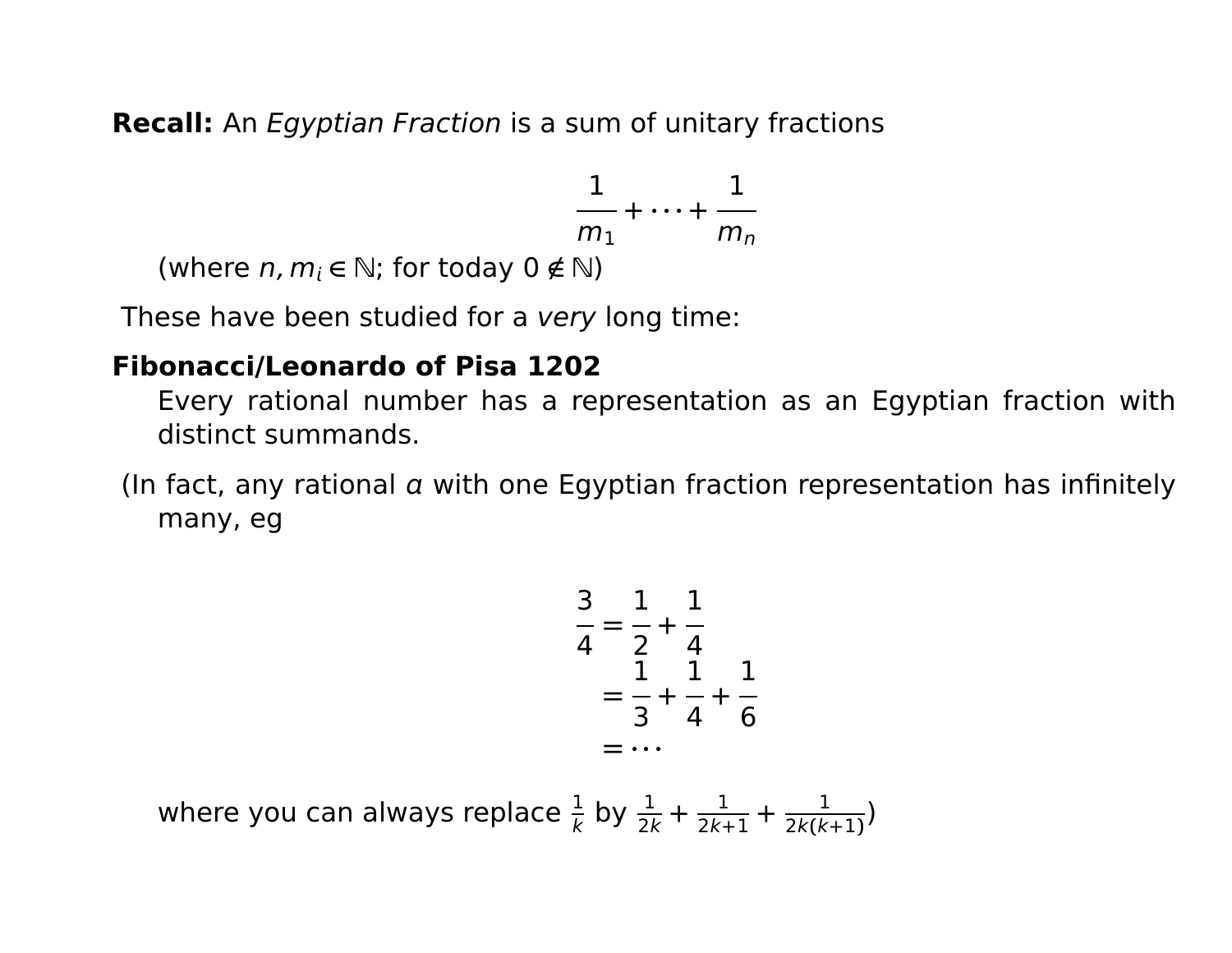#### **Kellogg 1921; Curtiss 1922**

Bounded the number of (positive) integer solutions to the Diophantine equation

$$
1=\frac{1}{x_1}+\cdots+\frac{1}{x_n}
$$

(which is the same as counting the number of  $n$ -term representations of 1 as an Egyptian fraction.)

#### **Erdös 1932**

No integer is represented by a harmonic progression

$$
\frac{1}{n} + \frac{1}{n+d} + \frac{1}{n+2d} + \dots + \frac{1}{n+kd}
$$

#### **Erdös-Graham 1980; Croot 2003**

If we finitely-color  $\mathbb N$  then there is a monochrome finite set S such that

$$
1=\sum_{s\in S}\frac{1}{s}
$$

etc.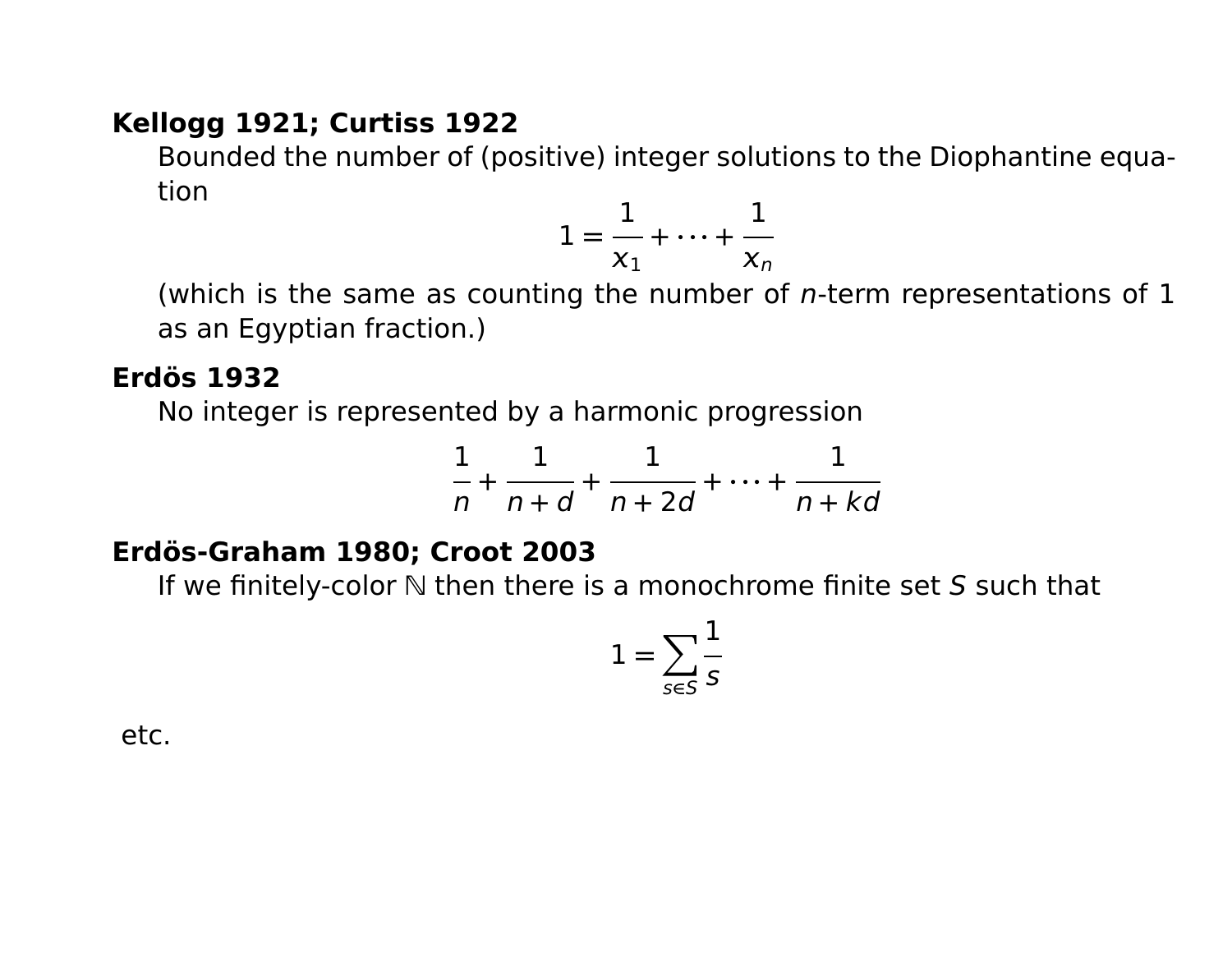## **Sierpinski 1956**

Several results about the structure of the set of Egyptian fractions, eg:

- 1. The number of representations of a given number by  $n$ -term Egyptian fractions is finite.
- 2. No sequence of n-term Egyptian fractions is strictly increasing (Mycielski)
- 3. If  $a \neq 0$  has a 3-term representation but no 1-term representations then  $a$ has only finitely many representations (even if we allow negative terms).
- 4. The set of n-term Egyptian fractions is nowhere dense (even if we allow negative terms).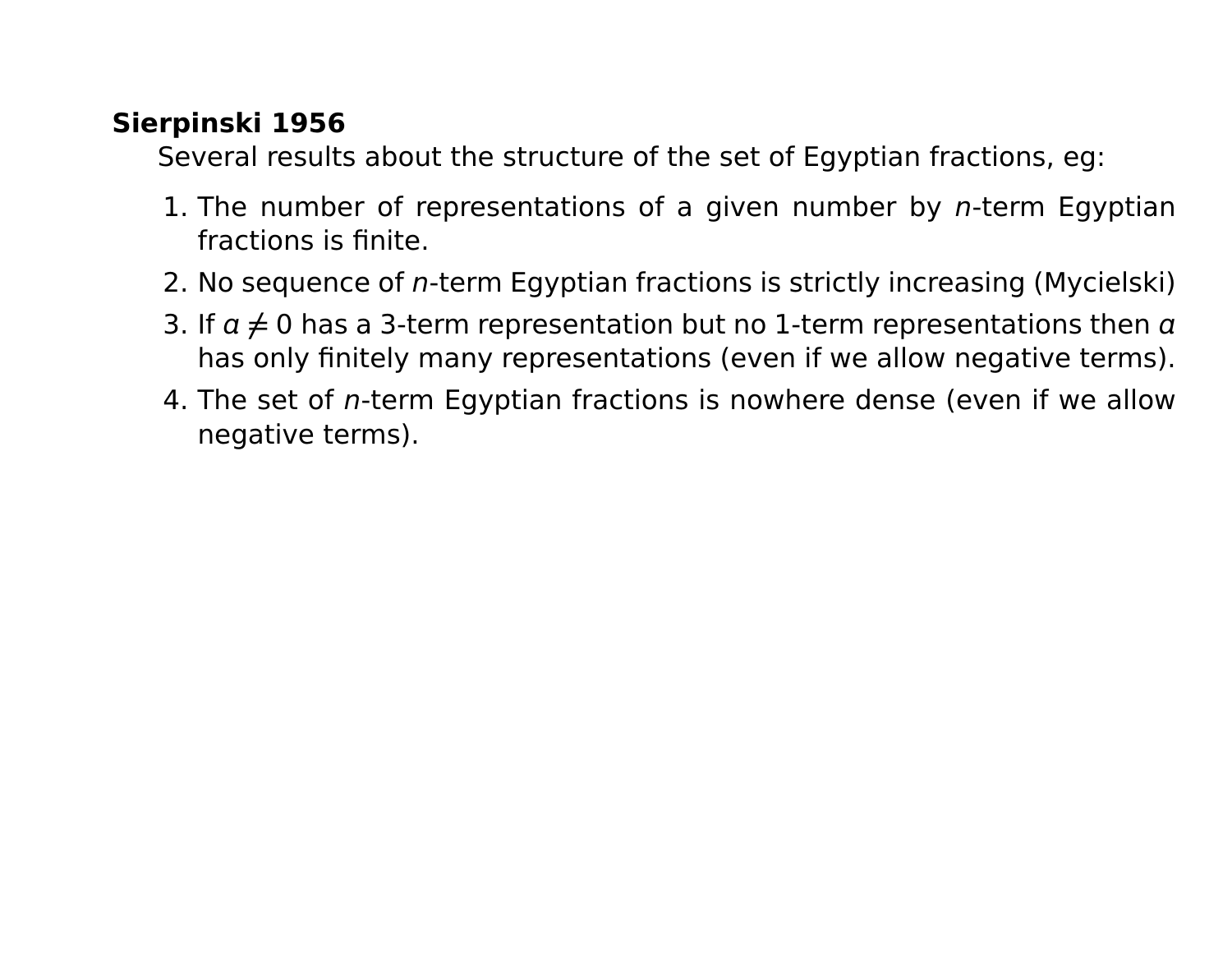- **(Nathanson 2018)** Extended results like these to more generalized sets of real numbers (Weighted Real Egyptian Numbers, below)
- **(R 2018)** Nonstandard methods are natural tools for understanding and extending the Sierpinski results, also apply to related Diophantine equations (generalizations of Kellogg; Znám, Lagarias, . . . )

**Today: Do Sierpinski-like results extend to general topological groups?**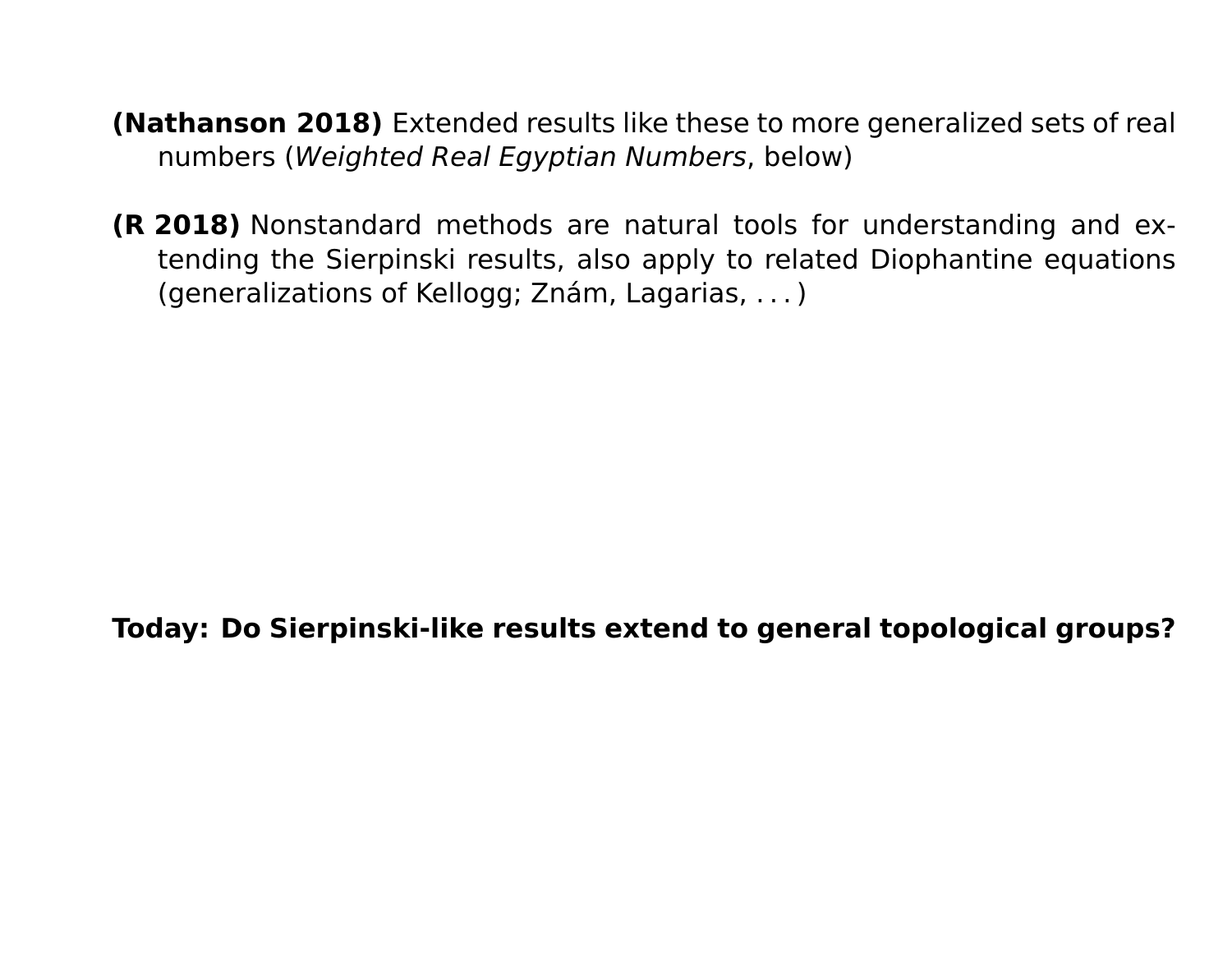**Fix** a topological group  $\langle G, 0, + \rangle$  (not necessarily Abelian) **Definition:**  $T \subset G$  is locally cofinite at 0 if

- $\bullet$  0  $\notin$   $T$
- For every open neighborhood  $u$  of 0,  $T \setminus u$  is finite



**Note:** For such T, if  $x \in {}^*T$  then either  $x \in T$  or  $x \approx 0$ .

**Fix**  $T_1, T_2, \dots \subseteq G$  locally cofinite at 0

**Define** 
$$
E_n := T_1 + \cdots + T_n = \{a_1 + a_2 + \cdots + a_n : a_i \in T_i\}
$$
  
(n-term generalized Egyptian fractions)

**EG** ∀ $i$   $T_i = \{\frac{1}{m}\}$  $\frac{1}{m}$  :  $m \in \mathbb{N}$ } (classical Egyptian fractions)

**EG**  $\forall i A_i \subset \mathbb{R}^+$  finite,  $B_i \subset \mathbb{R}^+$  discrete,  $T_i = \{ \frac{a}{b} \}$  $\frac{a}{b}$  :  $a \in A_i$ ,  $b \in B_i$ (Nathanson's Weighted Real Egyptian Numbers)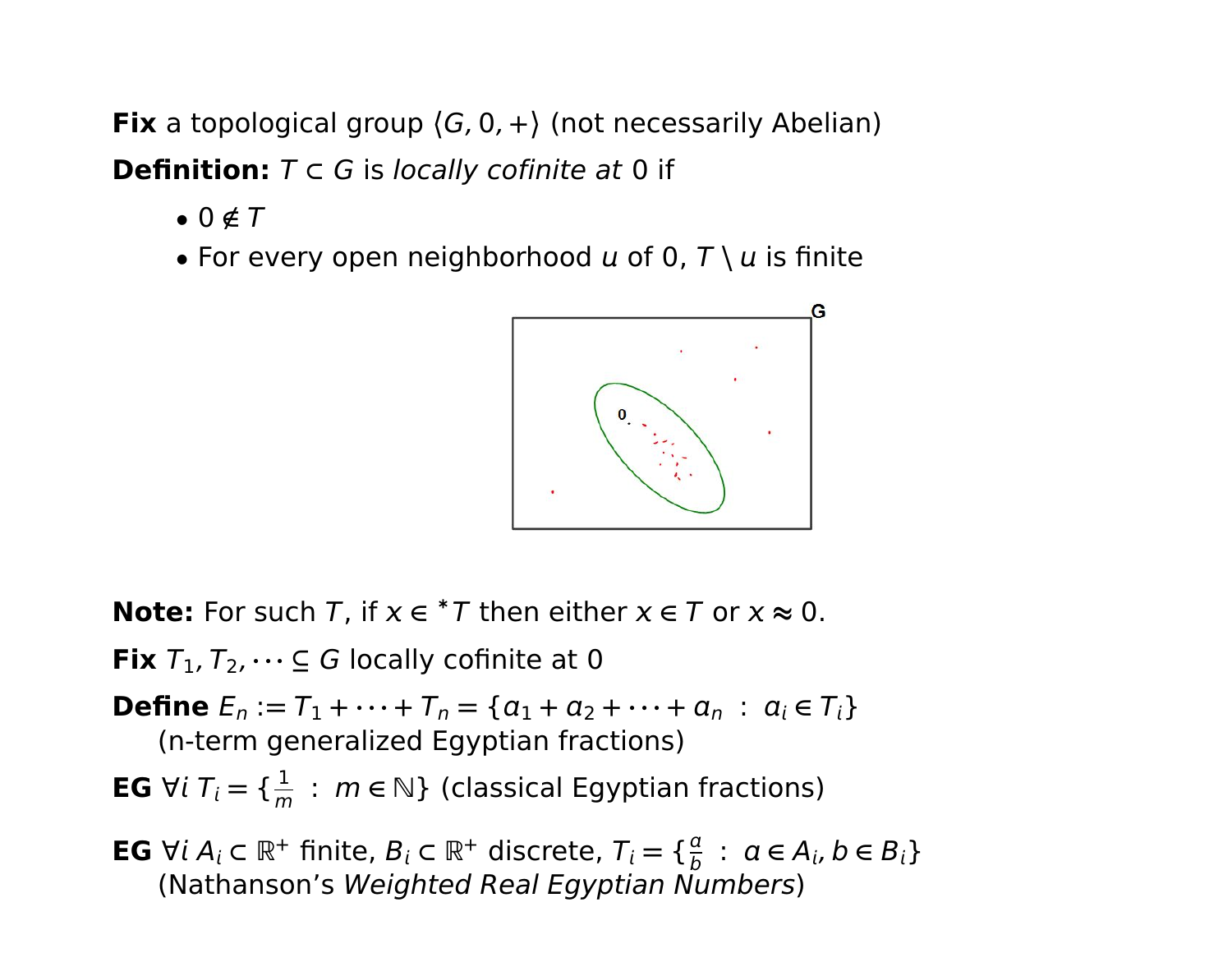Sierpinski somehow didn't notice the following:

**Theorem 0.1.** For  $n > 0$  the set  $E_n'$  $n' := T_1'$  $T'_{1} + \cdots + T'_{n}$  $\frac{n}{n}$  is compact (where T!)  $T'_{i} = T_{i} \cup \{0\})$ 

In the case of  $G = \mathbb{R}$  this implies Sierpinski's result:

**Corollary 0.1.** (Sierpinski) The set of n-term Egyptian fractions is NWD in R.

and Nathanson's result

**Corollary 0.2.** The set of n-term weighted Egyptian real numbers is NWD in R.

Proof of corollaries. Otherwise E'  $n'_n$  would contain an interval (since it is closed), but it is countable from the definition. **a**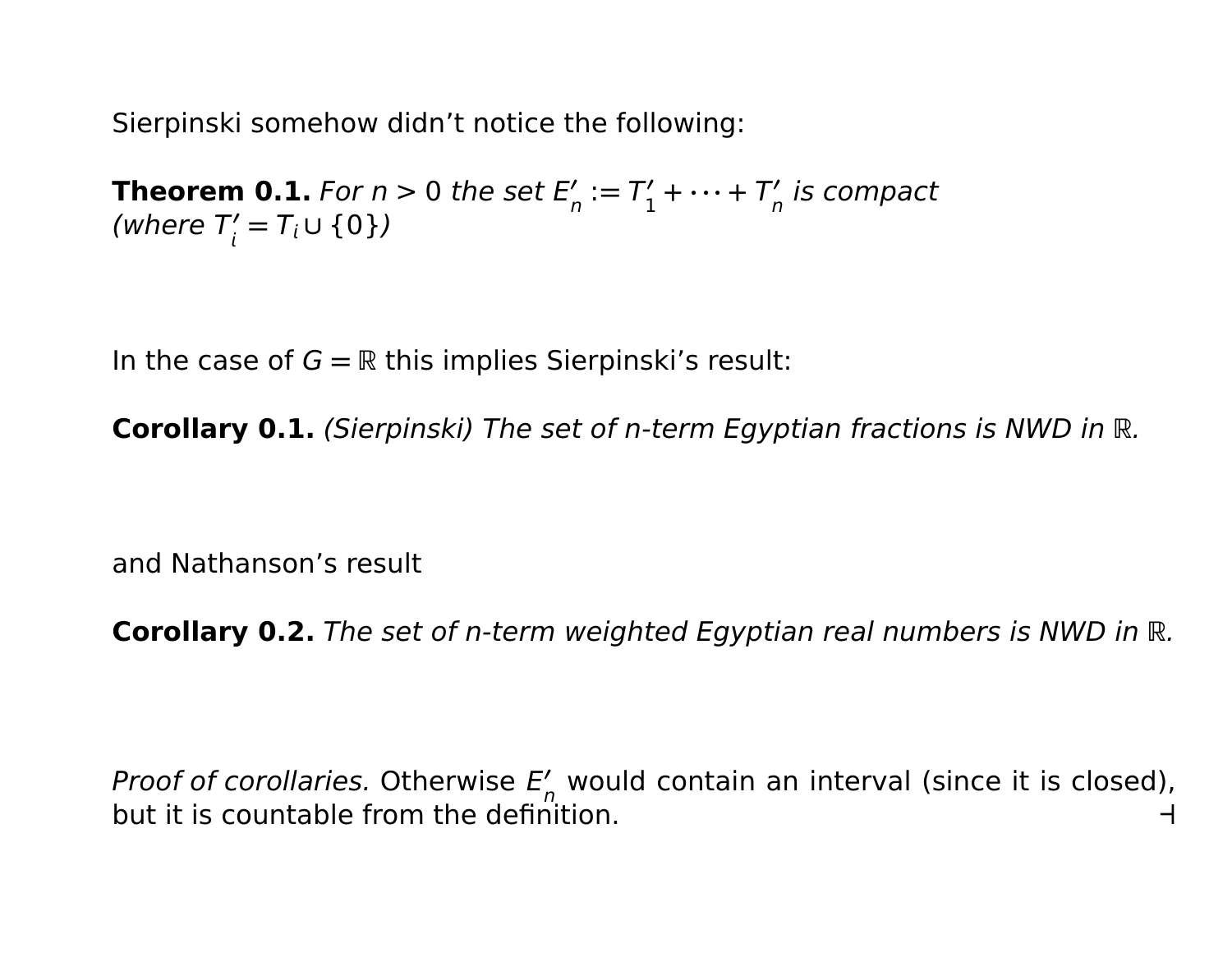Theorem 0.1 is trivial using Robinson's compactness criterion:

Proof. Suppose

$$
x = x_1 + \dots + x_n
$$
  
\n
$$
\in {}^{*}(T'_1 + \dots + T'_n)
$$
  
\n
$$
= {}^{*}T'_1 + \dots + {}^{*}T'_n
$$

Let

$$
y_i = \begin{cases} x_i, & x_i \text{ standard;} \\ 0, & \text{otherwise.} \end{cases}
$$

**a**

Then  ${}^{\circ}X = y_1 + \cdots + y_n \in E'_n$ ,<br>n'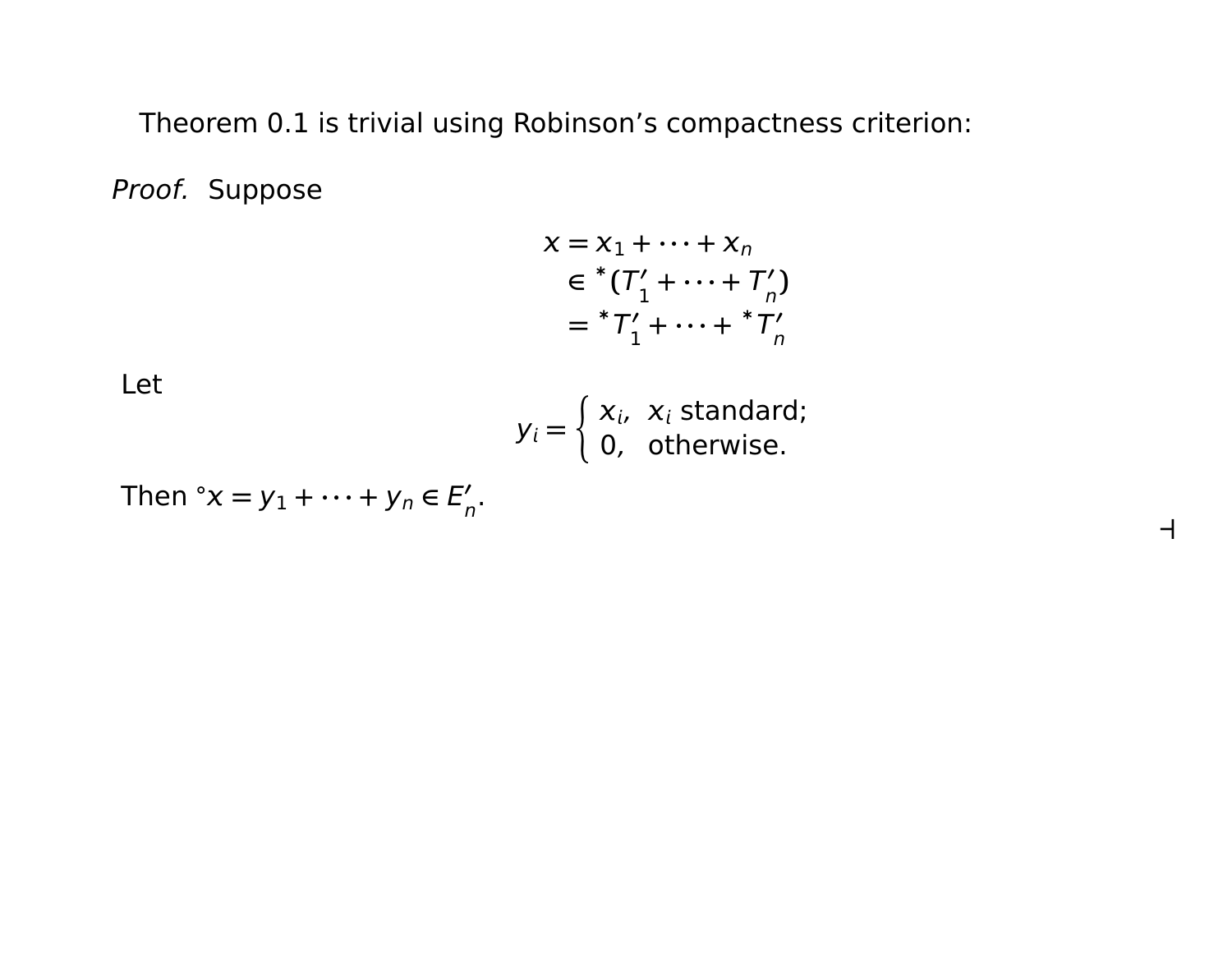**Note:** The result about  $E_n = T_1 + \cdots + T_n$  being NWD fails on arbitrary groups.

### **However:**

**Theorem 0.2.** Suppose  $T_1, \ldots, T_n$  are locally cofinite at 0 and NWD in G. Then  $E_n = T_1 + \cdots + T_n$  is NWD in G.

The proof follows by induction and a lemma:

**Lemma 0.1.** Let T, E be NWD subsets of G with T be locally cofinite at 0. Then  $E + T$  is NWD in G.

*Outline of proof:* Let  $u \subseteq G$  be nonempty open. To find:  $v \subseteq u$  nonempty open missing  $(E + T)$ 

Let  $c \in u$ ,  $\mu$  =monad( $c$ )  $\subseteq$  \*  $u$  with  $\mu$   $\cap$  \*  $E = \emptyset$ 

Show:  $\exists I \subset G$  finite s.t.  $\mu \cap {\text{#}}(E+T) \subseteq {\text{#}}(E+I)$ 

(This is the meat of the argument, uses saturation and the structure of  $T$ ) Since *I* is finite,  $^*E + I$  is \*NWD, so  $\exists^*$ open  $v \subseteq \mu$  s.t.  $(^*E + I) \cap v = \emptyset$  $\exists^*$ open  $v \subseteq {}^*u$  s.t.  $({^*E} + T) \cap v = \varnothing$ and apply transfer.

**a**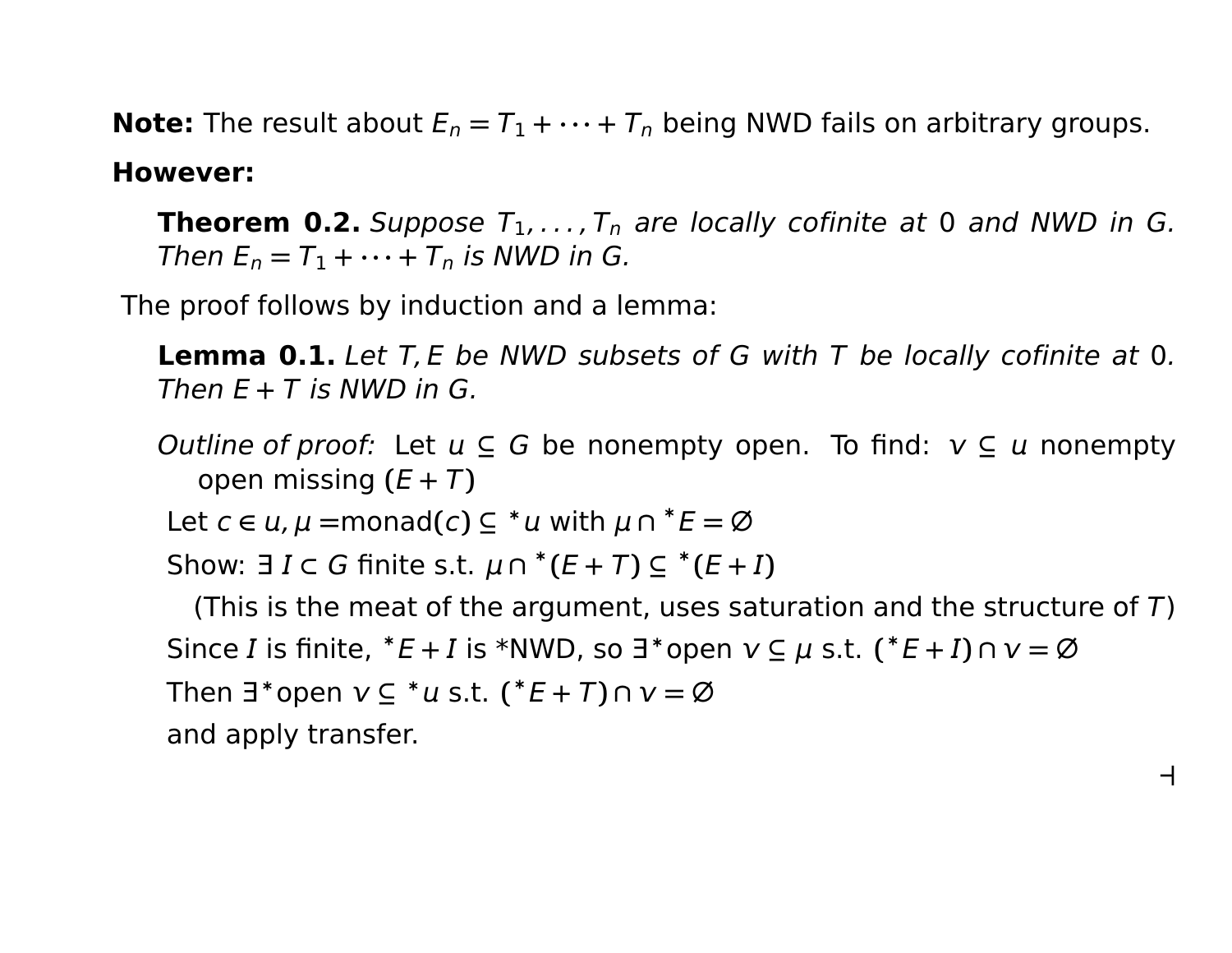**Other results that still hold** (sometimes with slight modification):

**Theorem 0.3** Let  $0 \neq a \in E_3 \setminus E_1$ . Then a has only finitely many representations

- **Theorem 0.4** Let  $\langle G, +, 0, \leq \rangle$  be a linearly ordered group, and  $T_1, T_2, \ldots$  locally cofinite subsets of the positive cone of G. Then no sequence of elements of  $E_n$  is strictly increasing.
- **Theorem 0.5** Let  $\langle G, +, 0, \leq \rangle$  be a partially ordered abelian group, and  $T_1, T_2, \ldots$ locally cofinite subsets of the positive cone of G. Then the number of n-term representations of any element of  $E_n$  is finite.

Proof of one of these: On board, if there is time (and a board). **a**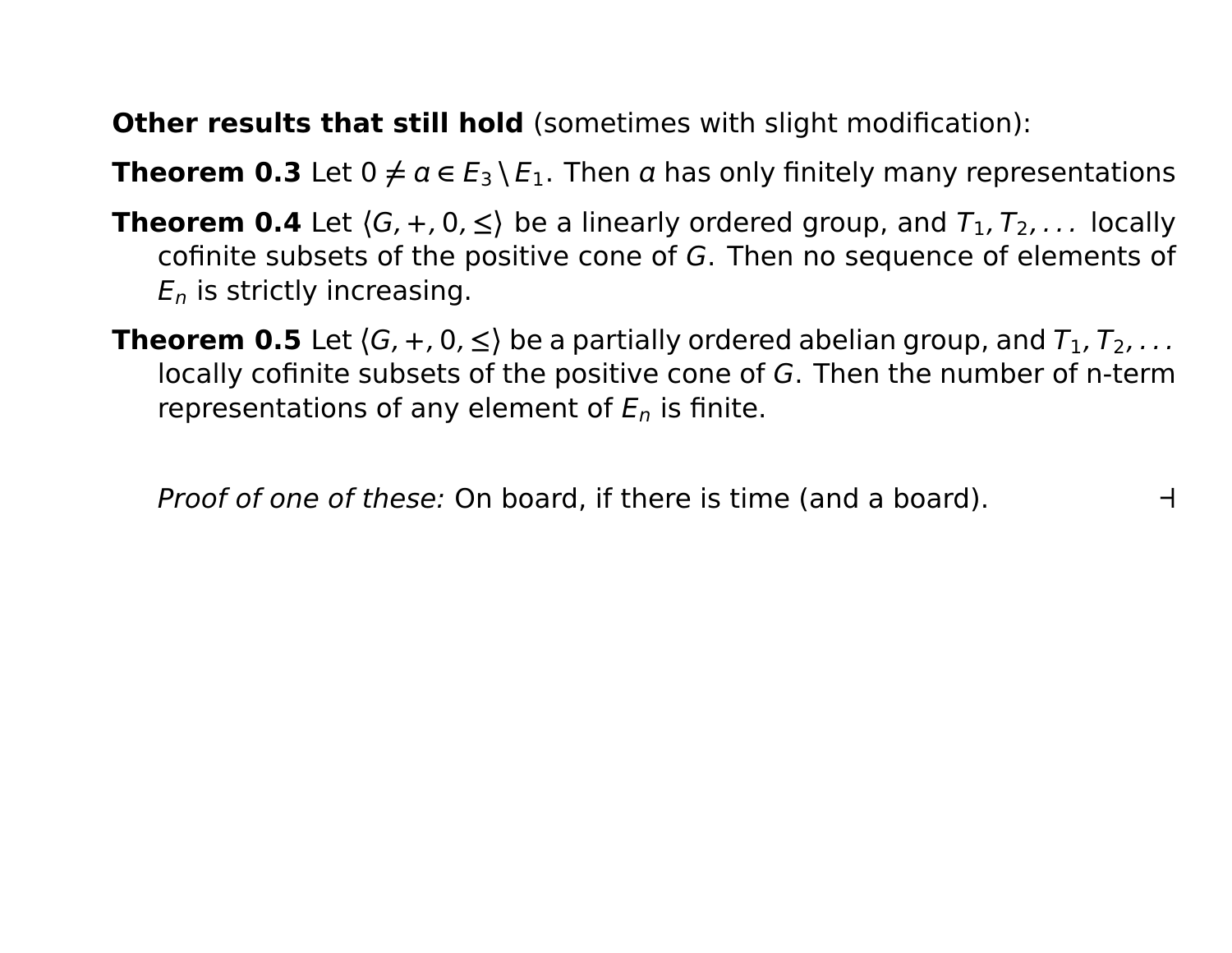#### **Some obvious questions:**

In the case of  $G = \mathbb{R}$  there are some interesting results this technology produces for Diophantine equations, eg

**Generalization of Znám equation** Suppose in the equation

$$
\sum_{I} \frac{a_I}{\prod_{i \in I} x_i} = a_{\emptyset}
$$

where the sum ranges over nonempty subsets *I* of  $\{1, \ldots, s\}$ , and  $a_I \in \mathbb{R}$ such that every  $a<sub>I</sub> \ge 0$  and  $a<sub>\emptyset</sub> > 0$ .

The following are equivalent:

- 1. For every  $i \leq s$  there is an I with  $i \in I$  and  $a_I \neq 0$ .
- 2. The equation has only finitely many solutions in  $\mathbb N$ .
- **Lagarias 2013** Let  $a, b, c \in \mathbb{Z} \setminus \{0\}$  with  $c \ge 1$  and  $gcd(b, c) = 1$ . If the equation

$$
c(1/x_1+\cdots+1/x_s)+b/x_1x_2\cdots x_s=a
$$

has infinitely many integer solutions then  $c = 1$ , and either (a)  $|a| = s - 1$ and  $b = -(\text{sign}(a)^{s-1})$ , or (b)  $|a| < s-1$  and b is arbitrary

**Question 1:** Are there interesting variants of these for groups?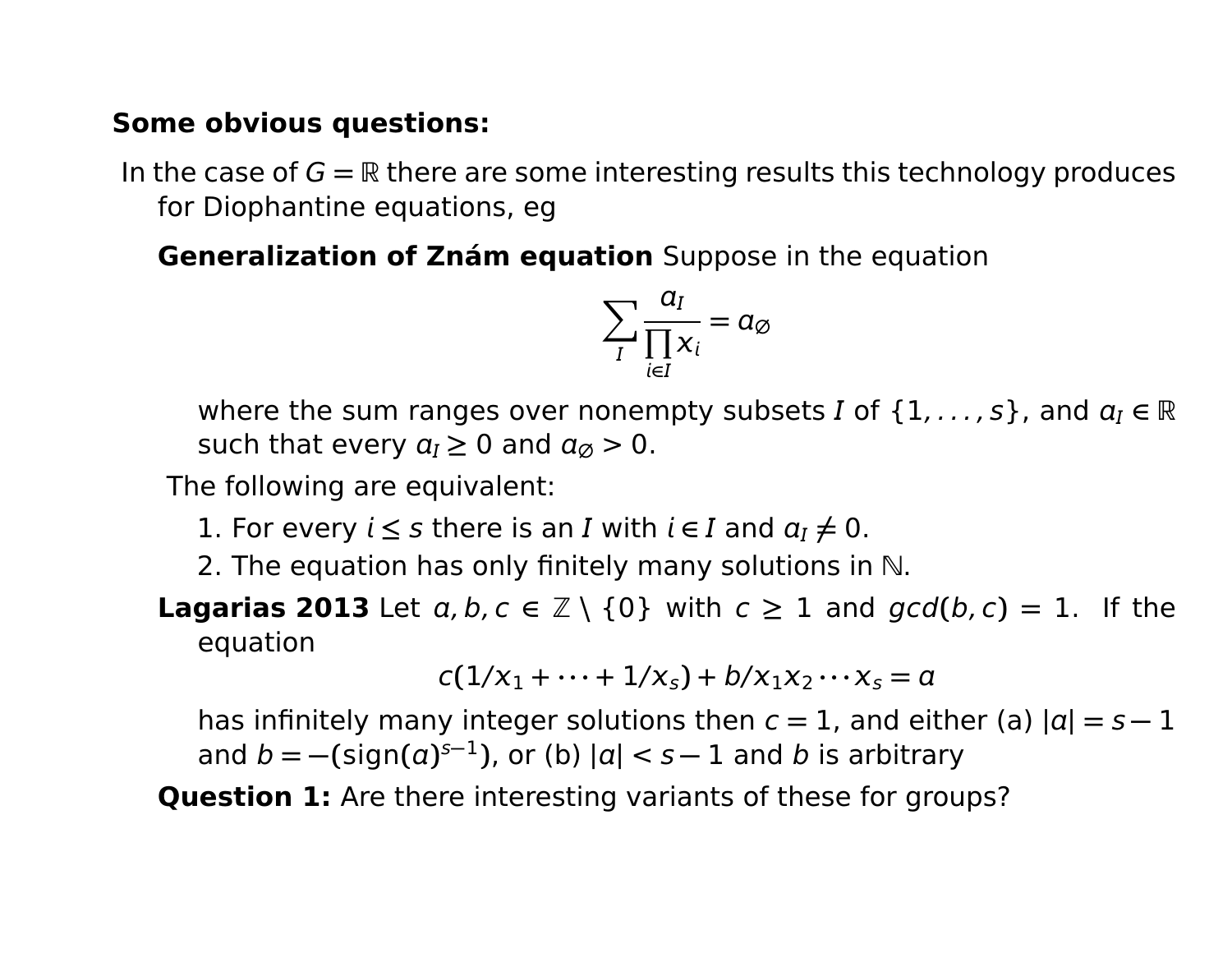**Question 2:** How much nonstandard analysis do we actually need?

- **Facetious answer:** None. Didn't use any powerful tools like Loeb measures or nonstandard hulls.
- **But:** Used saturation, transfer, nonstandard characterizations of 'compact' and 'dense' to get *much* shorter proofs of the results in  $\mathbb R$ . Is there some way to isolate fundamental principles to make these arguments accessible to standard number theorists?

**Question 3:** Is Theorem 0.4 true for partially-ordered groups?

**Question 4:** Is Theorem 0.5 true for non-Abelian groups?